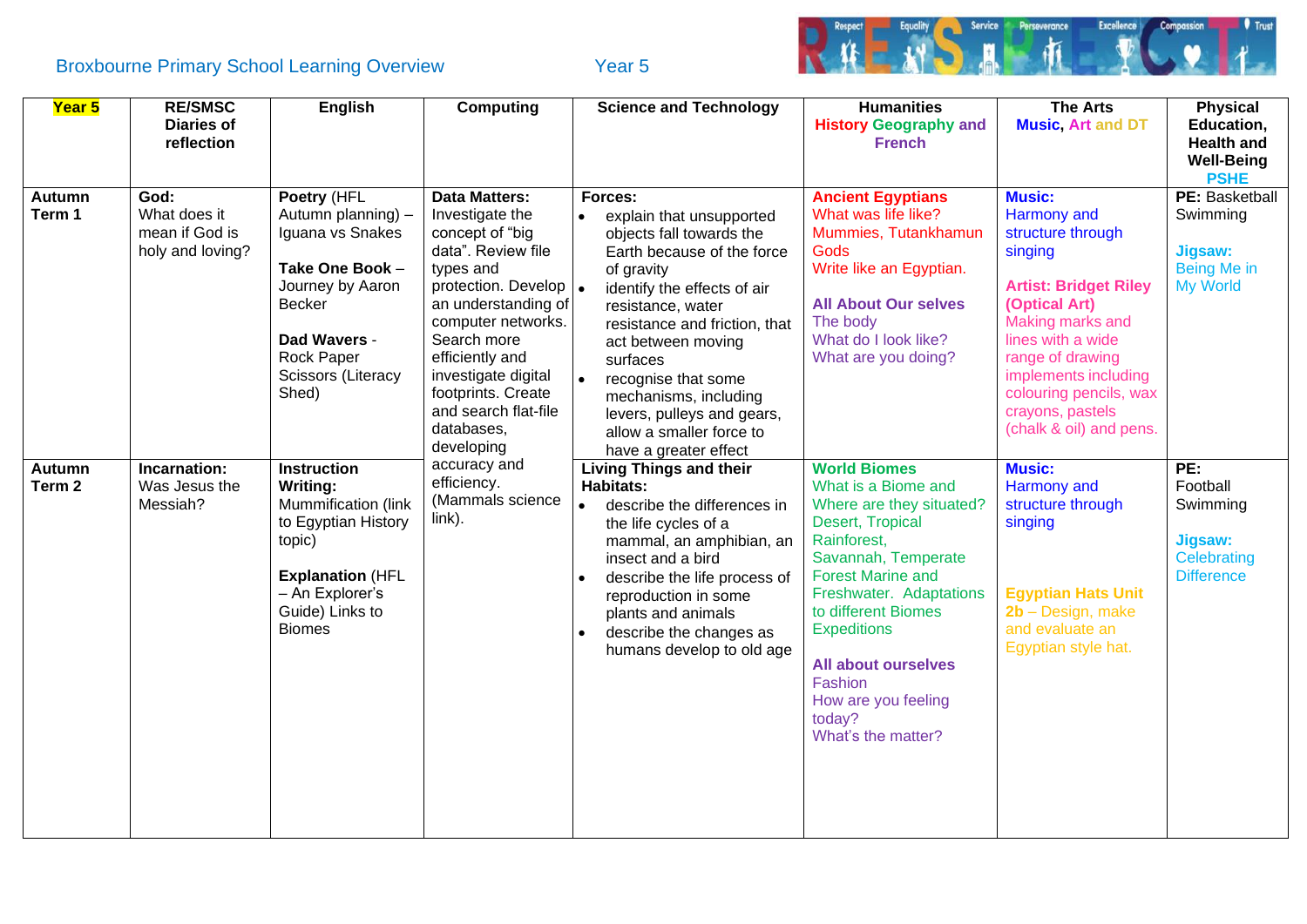# Broxbourne Primary School Learning Overview Year 5



| Year 5                             | <b>RE/SMSC</b><br><b>Diaries of</b><br>reflection                                             | <b>English</b>                                                                                                                                                                                                            | <b>Computing</b>                                                                                                                                                                                                                                                                                                                                                                                                                             | <b>Science and Technology</b>                                                                                                                                                                                                                                                                                                                                                                 | <b>Humanities</b><br><b>History Geography and</b><br><b>French</b>                                                                                                                                                                                                                                                         | <b>The Arts</b><br><b>Music, Art and DT</b>                                                                                                                                                                                                                                                                                                                                                                                                                | <b>Physical</b><br>Education,<br><b>Health and</b><br><b>Well-Being</b><br><b>PSHE</b> |
|------------------------------------|-----------------------------------------------------------------------------------------------|---------------------------------------------------------------------------------------------------------------------------------------------------------------------------------------------------------------------------|----------------------------------------------------------------------------------------------------------------------------------------------------------------------------------------------------------------------------------------------------------------------------------------------------------------------------------------------------------------------------------------------------------------------------------------------|-----------------------------------------------------------------------------------------------------------------------------------------------------------------------------------------------------------------------------------------------------------------------------------------------------------------------------------------------------------------------------------------------|----------------------------------------------------------------------------------------------------------------------------------------------------------------------------------------------------------------------------------------------------------------------------------------------------------------------------|------------------------------------------------------------------------------------------------------------------------------------------------------------------------------------------------------------------------------------------------------------------------------------------------------------------------------------------------------------------------------------------------------------------------------------------------------------|----------------------------------------------------------------------------------------|
| <b>Spring</b><br>Term 1            | <b>People of God:</b><br>How can<br>following God<br>bring freedom<br>and justice?            | Poetry - If I Had by<br>Pie Corbett<br>Take One Book -<br>The Watertower by<br>Gary Crew (starter<br>to our Mystery and<br>Suspense topic)<br><b>Suspense/Mystery</b><br>$(HfL) - Boy In The$<br>Tower by Polly Ho<br>Yen | <b>Robotics and</b><br><b>Systems:</b><br>Investigate<br>automated<br>systems in the<br>wider world and<br>the use of sensors<br>within them.<br>Consider natural<br>systems and use<br>abstraction to<br>represent them.<br>Create, test, debug<br>and refine<br>algorithms and the<br>related programs<br>using sequence,<br>selection,<br>repetition and<br>variables.<br>Program physical<br>devices, controlling<br>inputs and outputs, | • describe the movement of<br>the Earth, and other<br>planets, relative to the Sun<br>in the solar system<br>• describe the movement of<br>the Moon relative to the<br>Earth<br>• describe the Sun, Earth and<br>Moon as approximately<br>spherical bodies<br>• use the idea of the Earth's<br>rotation to explain day and<br>night and the apparent<br>movement of the sun<br>across the sky | <b>Ancient Greece</b><br>Who were the Ancient<br>Greeks?<br><b>Ancient Greek</b><br><b>Democracy</b><br><b>The Olympics</b><br>The Battle of Marathon<br><b>Trojan War</b><br><b>That's Tasty</b><br>I'm thirsty<br>Open and closed<br><b>Breakfast</b>                                                                    | <b>Music:</b><br>Harmony and<br>structure, reading<br>music and chord<br>sequences Ukulele<br>and singing<br><b>Artist: Peter</b><br><b>Thorpe/Jackson</b><br><b>Pollock - Space Art</b><br>Developing a painting<br>from a drawing,<br>including sketchbook<br>ideas.<br><b>Extending knowledge</b><br>of colour theory<br>through mixing<br>primary and<br>secondary colours,<br>tints, tones and<br>shades.<br>Cargo/Balloon<br><b>Buggies workshop</b> | PE:<br>Gymnastics<br>Dodgeball<br><b>Jigsaw:</b><br><b>Dreams and</b><br><b>Goals</b>  |
| <b>Spring</b><br>Term <sub>2</sub> | Salvation:<br>What do<br>Christians believe<br>Jesus did to<br>'save' people?<br><b>BU2.6</b> | Recount (HFL) -<br>biographical<br>account of<br>Katherine Johnson<br>(cultural diversity<br>and science topic<br>link)<br>Persuasion -<br>Spider and The Fly<br>by Mary Howitt                                           | relating to their<br>study of automated<br>systems.                                                                                                                                                                                                                                                                                                                                                                                          |                                                                                                                                                                                                                                                                                                                                                                                               | <b>Rivers Field Work</b><br><b>Study</b><br><b>Where Does Our Water</b><br><b>Come From? Rivers of</b><br>the World<br><b>Features of a River</b><br><b>Erosion and Deposition</b><br>How Do We Use Rivers?<br><b>Holding Back the Flood</b><br><b>That's Tasty</b><br><b>Sandwiches</b><br>I like to eat<br><b>Pizzas</b> | <b>Music:</b><br>Harmony and<br>structure, reading<br>music and chord<br>sequences Ukulele<br>and singing<br><b>Global Food</b><br>(cooking) Design,<br>make and evaluate a<br>pizza.<br><b>Easter cards</b>                                                                                                                                                                                                                                               | PE:<br>Tag rugby<br>Dance/Yoga<br><b>Jigsaw:</b><br><b>Healthy Me</b>                  |